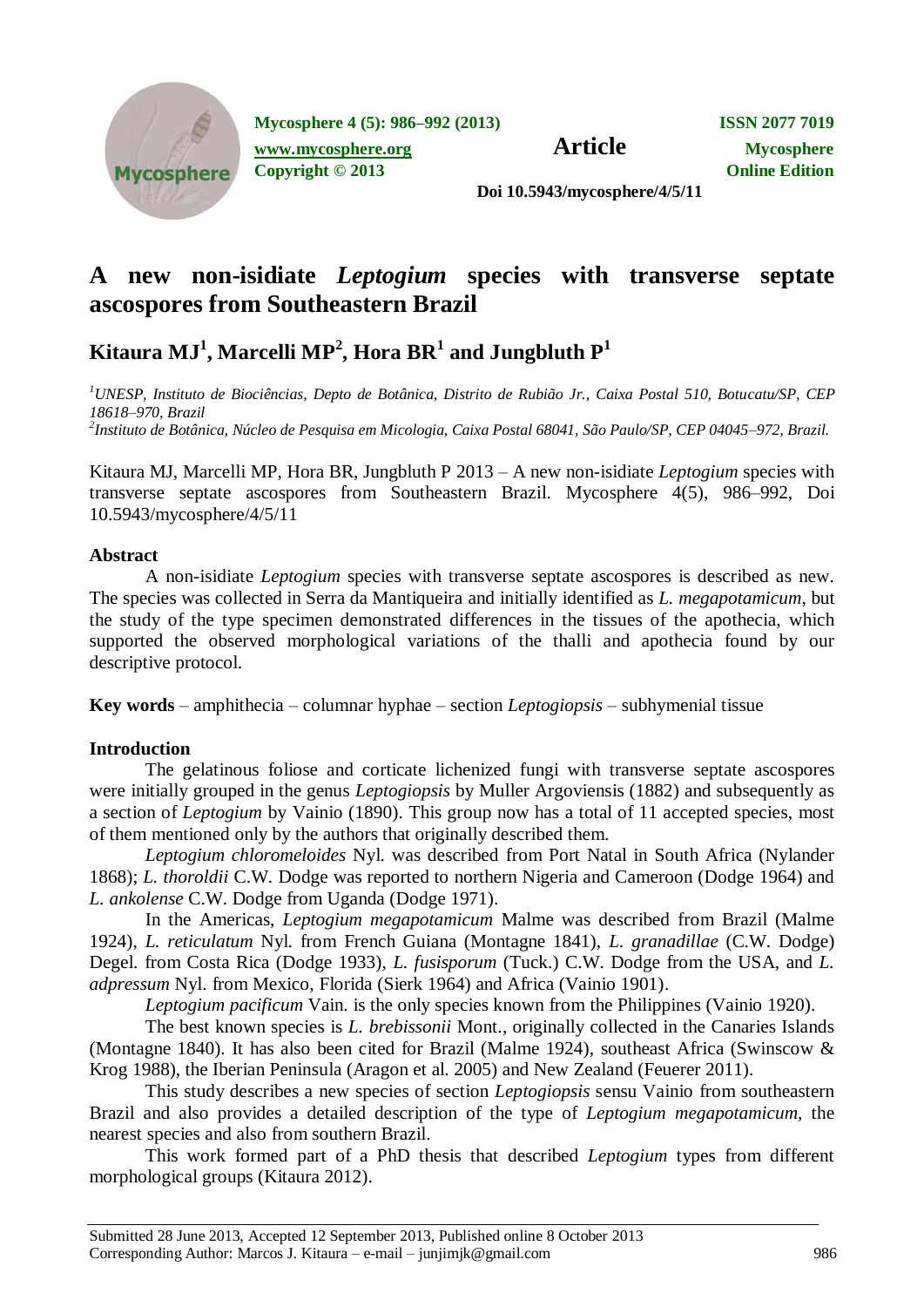#### **Materials & Methods**

The specimens were collected in the cities of Camanducaia, Campos do Jordão, Catas Altas, and Itamonte, all of them localized in the higher regions of the Mantiqueira's Range, a major mountain complex in southeastern Brazil.

A detailed revision of the type of *Leptogium megapotamicum* (S) was important in order to differentiate the new species.

All specimens were described by our protocol specially developed to analyze *Leptogium* species (Kitaura 2012, Kitaura & Marcelli 2012) and the tissues types were classified according Degelius (1954) and Kitaura & Marcelli (2013).

*Leptogium* thalli are usually attached by hapters whose presence may produce typical depressions on the upper surface. However, in this group such depressions were not found in all specimens and consequently this characteristic was not included in the descriptions.

#### **Results and Discussion**

Most species of sect. *Leptogiopsis* are in need of further study. The presence of paraplectenchymatous cortical cells is not a good characteristic for differentiating *Leptogium* from *Collema* species (Otálora et al. 2010) and recently *Collema* species of the *C. fasciculare* group, also with transverse septate ascospores, were transferred to *Arctomia* Th. Fr. Otálora & Wedin (2013) concluded that both have similar characteristics including ascospores, paraphyses, ascus types and hymenial reactions. Thus sect. *Leptogiopsis* species could also be included in *Arctomia*.

We have identified at least two *Leptogium* groups where the general morphology and some anatomical aspects correlate with the presence or absence of the columnar hyphae and with relief of thallus surface (Kitaura 2012). The species with surface weakly ridged to smooth have columnar hyphae and their apothecia have a thick amphithecial tissue, whereas that species with densely ridged surface lack columnar hyphae, but the apothecia have subhymenial paraplectenchymatous tissue and a one-celled layer of amphithecial tissue, as described below.

The apothecial anatomy was critical in establishing the precise circumscription of the species, but it is not fundamental in identification. To the naked eye the type of *L. megapotamicum* has a smooth to ridged upper surface, as well as inclined columnar hyphae, smooth to verruculose amphithecia and a thick cortex among the amphithecial verrucules, whereas *L. longisporum* has a weakly ridged upper surface to the naked eye, lacks columnar hyphae, has densely ridged, grey amphithecia and thick subhymenial paraplectenchymatous tissue.

# *Leptogium megapotamicum* Malme, Arkiv för Botanik 19(8): 29. 1924. Figs 1–3

Holotype – Brazil, Rio Grande do Sul State, Municipality of Porto Alegre, Parthenon, corticola in ora Silva, leg. GO Malme 574 (S!).

Etymology – refers to Rio Grande do Sul State (Rio Grande = great river).

Description – Thallus ca. 5 cm broad, bluish gray under fluorescent light (naked eye), opaque, matt, bluish gray under the stereomicroscope. Branches lobuloid, 1.5–2.5 mm wide, contiguous, adpressed to attached in points, adnate, upper surface smooth to ridged to the naked eye, longitudinal or scattered ridges apparent under  $20\times$  magnification; apices rotund to irregular, revolute to ascending, smooth to crenulate; lateral margin smooth to irregular, ascending, sinuous; lower side bluish gray, ridged to the naked eye and under  $20\times$  magnification. Isidia and lobules absent. Thallus attached by hapters; hapters evenly distributed, frequent; rhizines and hairs absent. Apothecia up to 4 mm diam., marginal to submarginal, subpedicellate, disc cupuliform; margin gray, smooth, without ornamentation; amphithecia gray when young then white or yellowish, smooth and verruculose, verrucules gray; corona discontinuous, slightly evident, on older apothecia; pedicel as ridged as thallus, very short, without ornamentation.

Anatomy – Thallus 125 µm thick, 175 µm thick on the ridges; quadratic cells of cortices 5 um wide, columnar hyphae inclined, simple, cell number not determined. Cyanobacteria blue, frequent to sparse, filament of spherical cells of undetermined number, 5 µm diam.; matrix gelatinous frequent, yellow near to the cortices and hyaline in the mid section. Apothecia with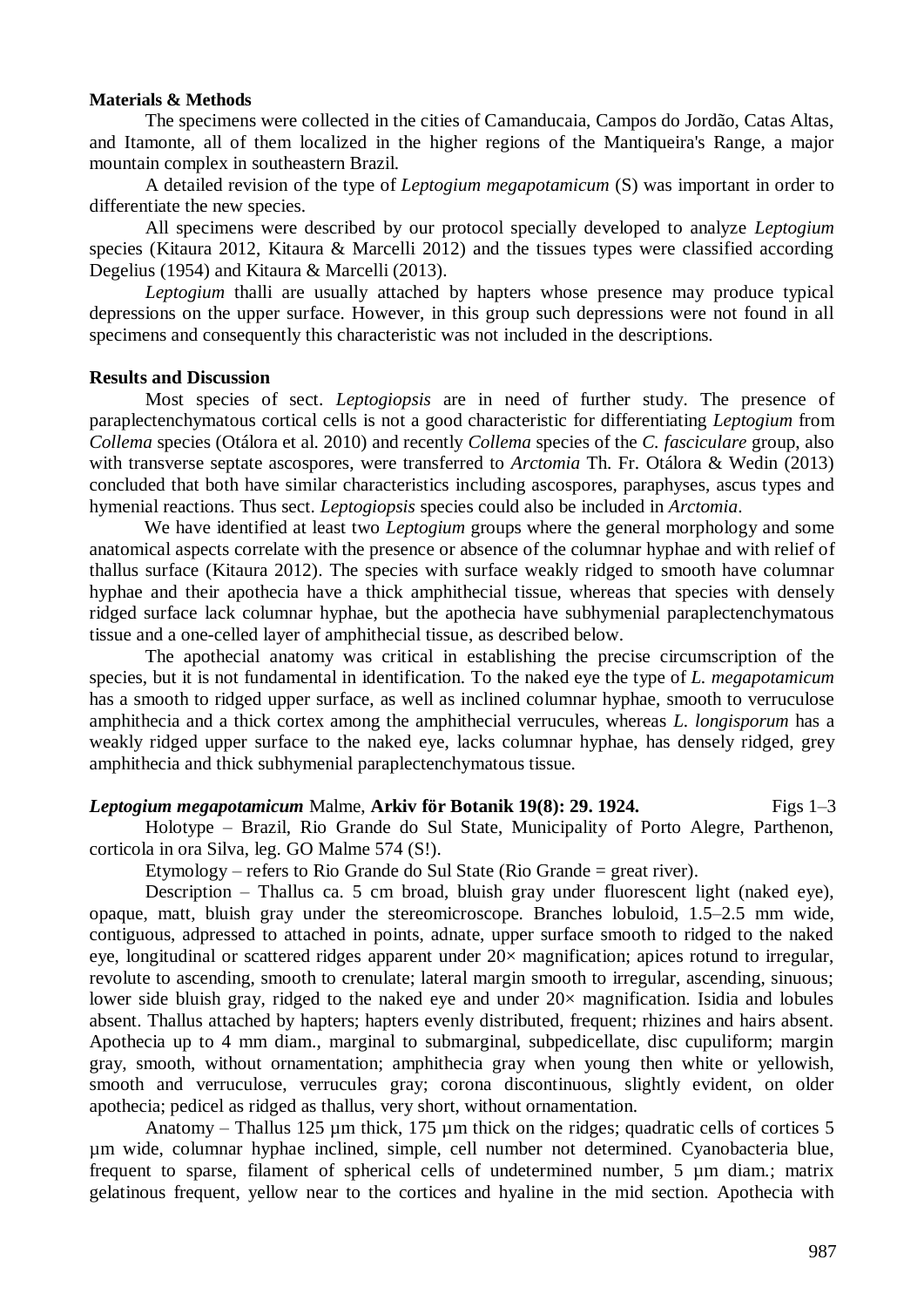

**Figs 1**–**3** – *Leptogium megapotamicum*. 1 Holotype. 2 Detail of apothecium. 3 Transverse section of apothecia (arrow = thick paraplectenchymatous tissue among the verrucules). - Bars:  $1 = 10$  mm,  $2 = 2$  mm,  $3 = 50$  µm.

hymenia 100–115 µm high, subhymenia 75 µm thick, hyaline; hypothecia 20–25 µm thick, prosoplectenchymatous cells, hyaline; subhymenial paraplectenchymatous tissue absent; parahymenial tissue continuous with hypothecium, as high as hymenium,  $10-15 \mu m$  (3-4 cells) thick at base; 35–40 µm (4–7 cells) thick at apex, prosoplectenchymatous to euthyplectenchymatous cells; amphithecia 5 µm (1 cell) at apex, 5–35 µm (1–5 cells) at middle, 5– 100 µm (1–8 cells) at base, paraplectenchymatous cells, variable thickness by the presence of verrucules. Ascospores 60–75  $\times$  5 µm, 9–12  $\times$  1 cells, apices acute, transversely septate. Pycnidia marginal, brown; conidia bifusiform to bacilliform,  $3.75 \times 1.25$  um.

Known distribution – only from the type locality.

Notes – *Leptogium megapotamicum* is characterized by the ridged upper surface (Fig. 1) and the white to yellowish amphithecia bearing gray verrucules (Fig. 2). The apothecia of *L. megapotamicum* have a prosoplectenchymatous hypothecium and the amphithecia with one to multiple paraplectenchymatous cell layers among the verrucules (Fig. 3).

Malme (1924) described the amphithecia of *L. megapotamicum* as composed by one layer of cells. However, they are multilayered between the verrucules and this characteristic is important in distinguishing this species.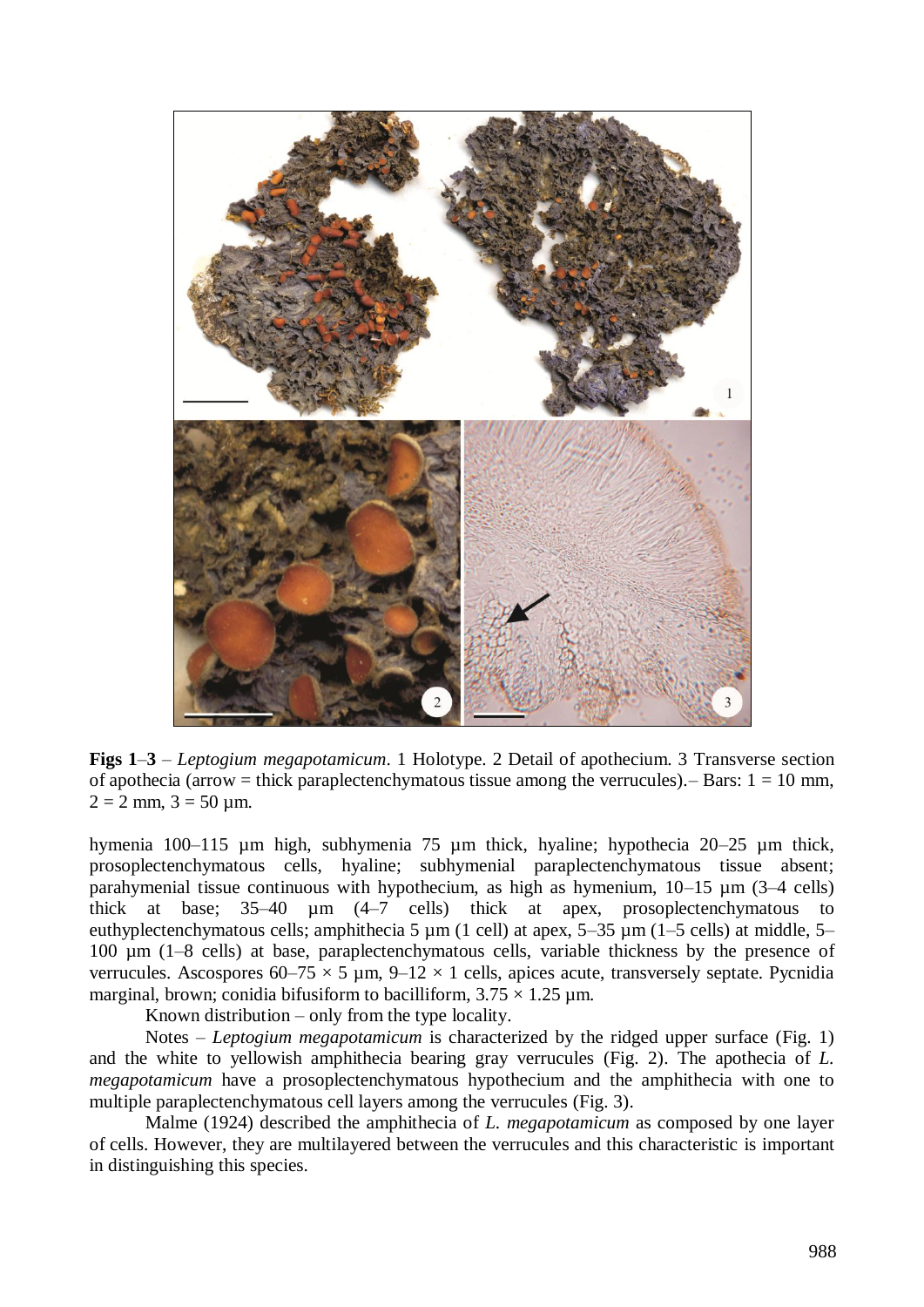Presently, *Leptogium megapotamicum* appears endemic to the southern-most Brazilian state (Rio Grande do Sul) and has not been found in southeastern Brazil.

*Leptogium brebissonii* is a somewhat similar species that has isidia and densely grouped ridges (Kitaura 2012), but *L. megapotamicum* has the upper surface with longitudinal or scattered ridges without isidia.

*Leptogium longisporum* Kitaura & Marcelli, **sp. nov.** Figs 4–6

MycoBank 804586

Holotype – Brazil, Minas Gerais State, Municipality of Itamonte, near to the road BR-485, on trunk, 22 Nov 2009, leg. M.J. Kitaura & M.P. Marcelli 1470 (SP).

Etymology – This species has the longest transverse septate ascospores in the genus.

Description – Thallus ca. 5 cm broad, gray under fluorescent light (naked eye), opaque, matt, gray under the stereomicroscope. Branches lacinioid, 0.7 mm wide, contiguous to slightly overlapping, attached in points, adnate to ascending, upper surface slightly ridged to the naked eye, densely ridged under  $20 \times$  magnification; apices irregular, plane or ascending, ridged or with cerebroid structures; lateral margin usually plane or ascending, with ridged structures; lower side yellowish gray, wrinkled to the naked eye, irregularly ridged under  $20\times$  magnification. Isidia and lobules absent. Thallus attached by frequent, evenly distributed hapters; rhizines and hairs absent. Apothecia up to 4 mm diam., laminal, subpedicellate, disc usually plane; margin concolorous with the thallus; amphithecium gray, densely ridged (usually cerebroid contorted); corona absent; pedicel very short, densely ridged.

Anatomy – Thallus 150 µm thick, 350 µm thick at the ridges; quadratic cortical cells 5 µm wide, the outer wall thicker than the inner wall; columnar hyphae absent. Cyanobacteria green or bluish, frequent, filaments formed from up to 20 elliptical cells,  $5.0 \times 2.5$  µm; gelatinous matrix frequent to abundant, hyaline. Apothecia with hymenia 125–150 µm high, subhymenia 25–65 µm thick, hyaline to yellow; hypothecia 25–35 µm thick, yellow, prosoplectenchymatous; subhymenial paraplectenchymatous tissue 75–110 µm (6–11 cells) thick; parahymenial tissue continuous with subhymenial tissue, colloplectenchymatous, 60–100 µm (9–11 cells) thick at base, 40–50 µm (7– 10) cells thick at apex, up to 7/8 of hymenium height; amphithecia always 5 µm (1 cell) thick, the outer wall thicker; basal plectenchymatous tissue absent. Ascospores acicular,  $55-90 \times 5(-7)$  µm, 6–11 cells, transverse septate. Pycnidia absent.

Known distribution – Southeastern Brazil, mainly in Minas Gerais and São Paulo States.

Paratypes – Brazil, Minas Gerais State, Municipality of Itamonte, near to the road BR-485, trunk, 22 Nov 2009, leg M.J. Kitaura & M.P. Marcelli 1503 (SP, topotype), 1522 (SP, topotype); idem, Municipality of Camanducaia, Vila de Monte Verde, 20 Nov 2008, leg. M.P. Kitaura & M.P. Marcelli 1092 (SP); idem, forest near to the parking area, Pedra Redonda trail, 22 Nov 2008, leg. M.J. Kitaura & M.P. Marcelli 1239 (SP); idem, Municipality of Lima Duarte, Parque Municipal do Ibitipoca, Serra do Ibitipoca, 1270 m alt., 19 Mar 1994, leg. M.P. Marcelli & C.H. Ribeiro 26776 (SP); idem, Catas Altas Municipality, Parque Natural do Caraça, Santuário do Caraça, trail to the Cascatinha, 1100 m alt., 06 Jul 1993, leg. M.P. Marcelli & O. Yano 25932 (SP); idem, São Paulo State, Municipality of Campos do Jordão, Parque Estadual do Jordão, Horto Florestal, trail of Cachoeirinha, 1400 m. alt., 19 Jun 1995, leg. M.P. Marcelli, A.E Luchi & A.M. Gugliotta 29091 (SP).

Notes –*Leptogium longisporum* is characterized by the lacinioid branches whose upper surface has dense ridges bearing cerebroid structures at the apices. The apothecia have a thick subhymenial paraplectenchymatous tissue and the acicular ascospores,  $55-90 \times 5(-7)$  µm, are the longest among the species with transverse septa.

*Leptogium longisporum* was collected in the Serra da Mantiqueira and initially identified as *L. megapotamicum* since the specimens agree well with the protologue (Malme 1924). However, a detailed morphological and anatomical study revealed several significant differences between these non-isidiate species.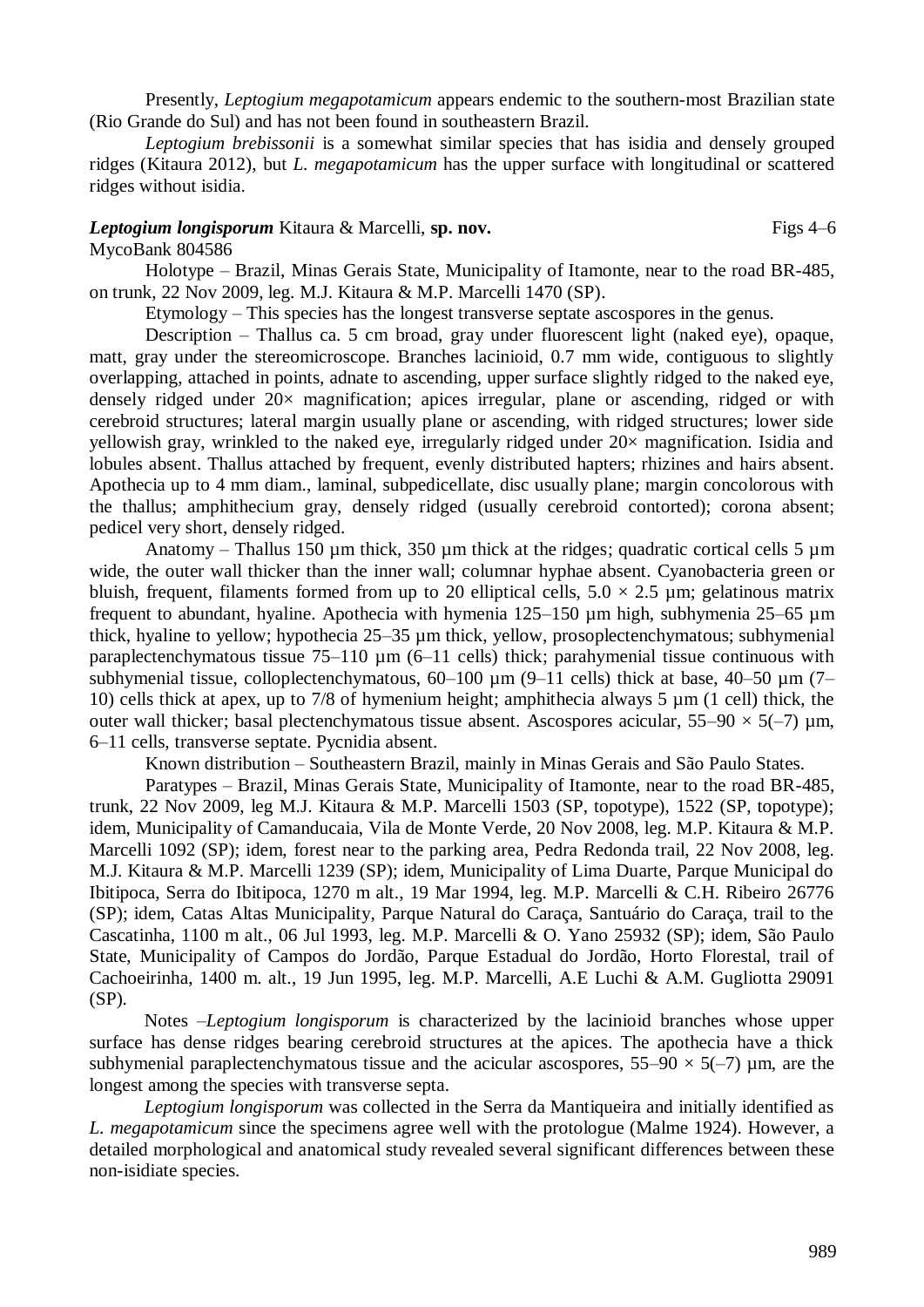

**Figs 4**–**6** – *Leptogium longisporum*. 4 Holotype. 5 Detail of apothecium. 6 Transverse section of apothecium (star = subhymenial paraplectenchymatous tissue). – Bars:  $4 = 2$  cm;  $5 = 2$  mm;  $6 = 50$ µm.

Subhymenial tissue composed of paraplectenchymatous cells was observed in several *Leptogium* species by Malme (1924), who mentioned it as "strato parenchymatico sub hypothecio", and its presence or absence has been considered an important taxonomic characteristic for distinguishing *Leptogium* species (Swinscow & Krog 1988). However, Malme described *L. megapotamicum* as lacking such tissue but with amphithecia composed by a simple layer of cells.

The absence of a thick paraplectenchymatous tissue in the apothecia of *Leptogium* species is not common, and we initially believed that Malme may have been mistaken. However, sections of the apothecium of the type of *L. megapotamicum* were made and Malme's observations confirmed.

The apothecia of *Leptogium longisporum* differs anatomically from both *L. megapotamicum* and *L. fusisporum*. *Leptogium longisporum* has a thick subhymenial paraplectenchymatous tissue and a one-layered amphithecium whereas *L. megapotamicum* and *L. fusisporum* lack subhymenial paraplectechyma tissue, but have a paraplectenchymatous multilayered amphithecium instead.

The cerebroid structures present on the apices of the thallus ridges are somewhat similar to those found in *L. microcarpum,* but that species does not have transverse septate spores (Kitaura 2012).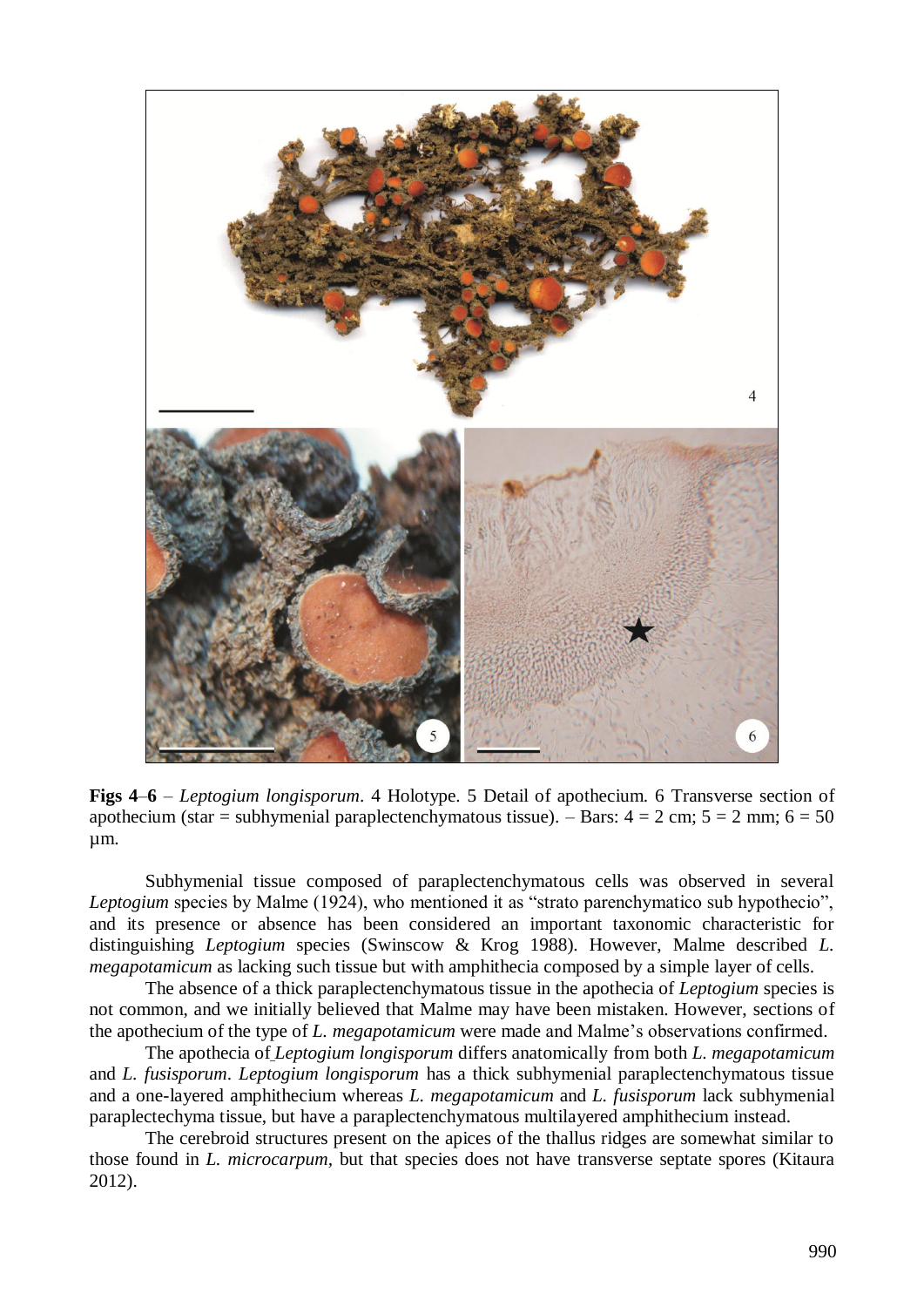### **Key to Brazilian species of** *Leptogium* **species with transverse septate ascospores**

1. Isidia present.....................................................................................*Leptogium brebissonii* Mont. 1. Isidia absent................................................................................................................................ 2 2. Upper surface smooth to ridged to the naked eye, the ridge apices not ornamented; the amphithecia verruculose with thick paraplectenchymatous tissue between the verrucules; subhymenial paraplectenchymatous tissue absent ……………. ..*Leptogium megapotamicum* Malme 2. Upper surface slightly ridged to the naked eye; ridges ornamented with cerebroid structures; the amphithecia ridged and totally covered with a thin paraplectenchymatous tissue (one layer); a thick subhymenial paraplectenchymatous tissue present……..*Leptogium longisporum* Kitaura & Marcelli

#### **Acknowledgements**

The authors wish to thank Dr. Jack Elix for the revision of the English text, Dr. Arne Anderberg and Dr. Marianne Hamnede (S) for the loan of the type of *Leptogium megapotamicum*, and an unknown assessor for valuable suggestions. M.J. Kitaura wishes to thank the FAPESP (2008/51072-3) for a PhD grant and M.P. Marcelli, CNPq for a research grant.

# **References**

- Aragón G, Otálora MAG, Martínez I. 2005 New data on the genus *Leptogium* (lichenized ascomycetes) in the Iberian Peninsula. Nova Hedwigia 80(1–2), 199–226.
- Degelius G. 1954 The lichen genus *Collema* in Europa. Symbolae Botanicae Upsalienses 13(2), 1–499.
- Dodge CW. 1933 The foliose and fruticose lichens of Costa Rica I. Annals of the Missouri Botanical Garden 20, 373–467.
- Dodge CW. 1964 Some lichens of Tropical Africa. Nova Hedwigia 12, 118–131.
- Dodge CW. 1971 Some lichens of Tropical Africa. V. *Lecanoraceae* to *Physciaceae*. Nova Hedwigia 38, 1-225.
- Feuerer T. 2011 Biodiversity of lichens and licheniculous fungi [Internet]. Version 1 August 2011. Available: http://webapp5.rrz.uni-hamburg.de/lichens/formular.php (accessed 2013 Feb 21).
- Kitaura MJ. 2012 Estudos taxonômicos de *Leptogium* (Ach.) S.F. Gray (*Collemataceae*, fungos liquenizados) [thesis]. Instituto de Biociências, UNESP, Universidade Estadual Paulista, Botucatu. 249 p.
- Kitaura MJ, Marcelli MP. 2012 The *Leptogium juressianum* complex in southeastern Brazil. Mycotaxon 120, 215–221.
- Kitaura MJ, Marcelli MP. 2013 A revision of *Leptogium* species with spherical-celled hairs (section *Mallotium* p.p.). The Bryologist 116(1), 15–27.
- Malme GOA. 1924 Die Collematazeen dês Regnellschen Herbars. Arkiv för Botanik 19(8), 1–29.
- Montagne JFC. 1840 Phytographia Canariensis, sectio ultima, Plantas cellulares sistens. *In:* Webb PB, Berthelot S, editors. Histoire Naturelle des Canaries III, Paris.
- Montagne JFC. 1841 Seconde centurie de plantes cellulaires exotiques nouvelles, Décade IX. Annales des Sciences Naturelles 16, 108-128.
- Müller Argoviensis J. 1882 Lichenologische Beiträge. Flora oder Allgemeine Botanische Zeitung  $(Jena)$  65(19), 291–306.
- Nylander W. 1868 Note sur les lichens de Port-Natal. Bulletin de la Societe Linneenne de Normandie 3, 4–15.
- Otálora MAG, Aragón G, Molina MC, Martínez I, Lutzoni F. 2010 Disentangling the *Collema*-*Leptogium* complex through a molecular phylogenetic study of the *Collemataceae* (*Peltigerales*, lichen-forming *Ascomycota*). Mycologia 102(2), 279–290.
- Otálora MAG, Wedin M. 2013 –*Collema fasciculare* belongs in *Arctomiaceae*. The Lichenologist  $45(2), 1-10.$